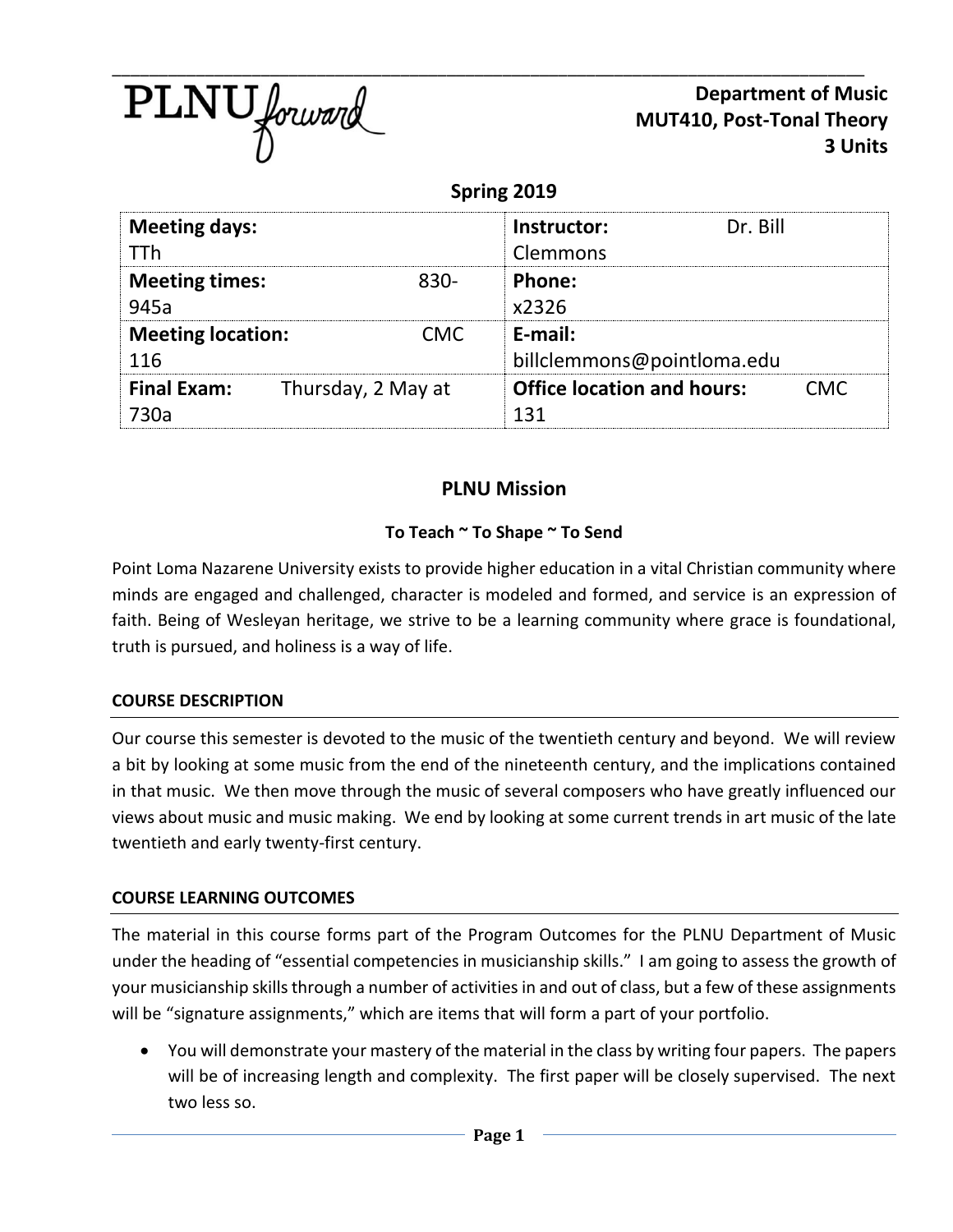- The final paper will present an original analysis of a composition from this past century that reflects a post-tonal approach. You will choose a composition within your performance area. You will analyze the piece throughout the semester, perform it in class at the end of the semester, then present your work as a written analysis for the final paper.
- You will complete one annotated bibliography of a composition by
	- generating a research list from RILM,
	- working with your colleagues to read the literature, then create abstracts of the articles and books.
- You will compose one soundtrack to a short film clip that reflects an advanced practice.
- There are several tests with which you will demonstrate your mastery of techniques such as set theory, CSEG analysis, 12-tone and advanced collections.

### **COURSE OBJECTIVES—WHAT I HOPE TO ACCOMPLISH**

This semester we will cover:

- Impressionism, modality, and Debussy's contributions
- Expanded tonality in the music of Stravinsky and Bartok
- Serial, or 12-tone music in the works of the second Viennese school
- The analysis of atonal music through the eyes of pitch-class set theory
- Composing with electronic media
- More recent trends in the composition of art music
- Improvisation as a means of exploring a variety of these items

### **COURSE SCHEDULE AND ASSIGNMENTS**

Course schedule and timeline is maintained on Canvas under the "Syllabus" navigation menu.

## **REQUIRED TEXTS AND RECOMMENDED STUDY RESOURCES**

We will not always use a text, since most of what we do this semester involves listening to and analyzing music. However, for at least half of the semester we will refer to the ideas found in a great little text:

Straus, Joseph. *Introduction to Post-Tonal Theory*. Englewood Cliffs NJ: Prentice-Hall. First ed., 1990. 3d ed., 2004. 4th ed., 2016.

In addition, I highly recommend picking up a copy of:

- University of Chicago Press. *The Chicago Manual of Style*. Chicago: Chicago Univ. Press. Several editions. Current edition is the 15th. 2003.
- Or, its smaller cousin:
- Turabian, Kate L. *A Manual for Writers of Term Papers, Theses and Dissertations*. Chicago: Univ. of Chicago Press. Curr ed., 6th. 1996.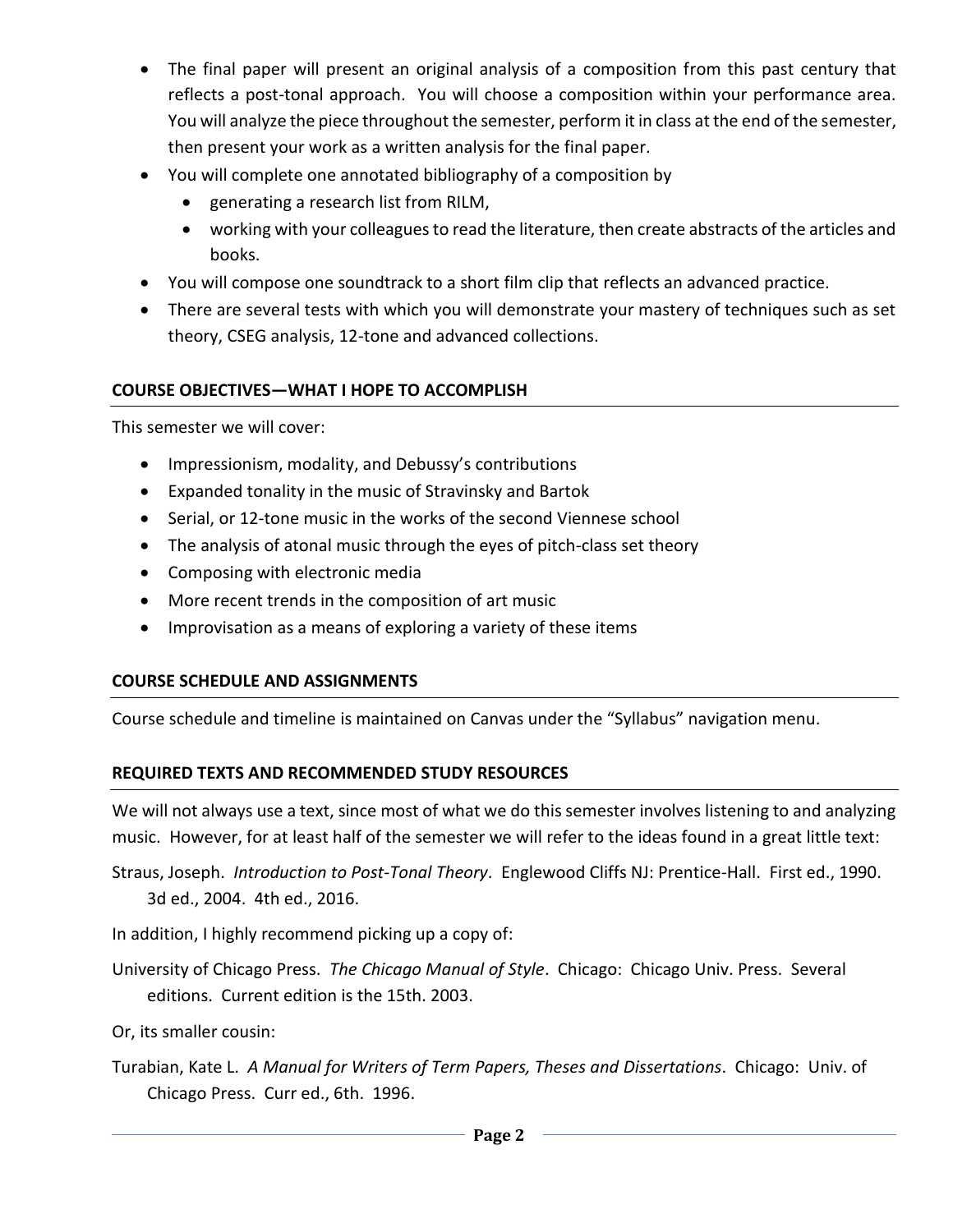Both of these are available on abebooks.com for only a few dollars. Please do not go out and retail a \$100 copy! They are also available in the reference section of our library and circulating copies are on the shelves. You may be able to find an earlier edition of the Straus text. However, please do not purchase the first edition. There were substantial changes made between the first and second editions.

| Assignment distribution by percentage: |                               | Sample grade scale: |  |  |
|----------------------------------------|-------------------------------|---------------------|--|--|
| 25%                                    | $A = 93 - 100$                | $C = 73 - 76$       |  |  |
| 25%                                    | $A = 92 - 90$                 | $C = 70 - 72$       |  |  |
| 15%                                    | $B+=87-89$                    | $D+=67-69$          |  |  |
| 10%                                    | $B = 83 - 86$                 | $D = 63 - 66$       |  |  |
|                                        | $B = 80 - 82$                 | $D = 60 - 62$       |  |  |
| 25%                                    | $C+=77-79$                    | $F = 0 - 59$        |  |  |
|                                        | The final paper, analysis and |                     |  |  |

#### **ASSESSMENT AND GRADING**

#### **THE FINAL PROJECT**

The final project is a major part of the final grade and will be graded more strictly than any other assignment. You are asked to speak with your applied teacher at the beginning of the semester about adding a composition that is firmly in the atonal repertory. That is, a piece of twentieth-century music that does not work with tonal materials. You should be working on this piece with your teacher during the semester, we will work on creating an analysis of the work in our class. At the end of the semester you will perform for the class, present an analysis of the work to the class, then write up the analysis as a final paper.

Please consult with me about the music that you will be working on. I will need to know what piece it is by the second week of the semester. Music by such composers as Bernstein, Copland, and Barber may, or may not be suitable, in spite of the fact that they were written in the twentieth century. You must get my approval for all repertory. It should be a recital-level composition that is actively studied during the course of the semester, and performed during the last week of the course.

The assignment consists of a performance of your piece in class, including a small presentation about the piece, then a full analysis of the piece submitted as the final paper.

#### **COMPOSITIONS AND THE FINAL COMPOSITION**

During the semester there will be several compositions assigned which are prepared and performed in class. These will arise directly out of our class discussions and analyses. There will also be a single composition that will be due and performed at the end of the semester. As with the papers, it is expected that the composition submitted, corrected, and resubmitted. The composition should be in a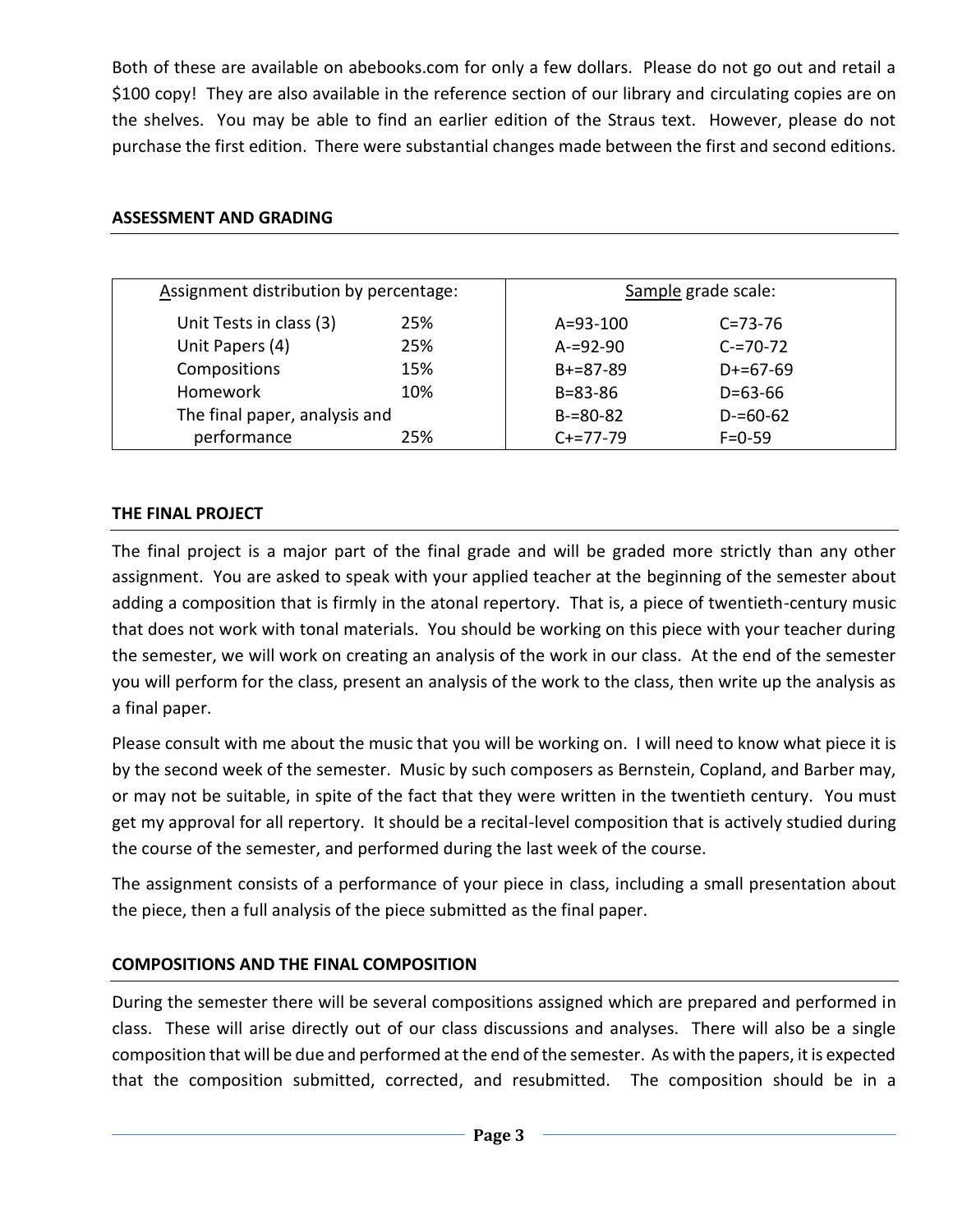recognizable form, and should be about 3 minutes in length. It should be firmly in the atonal repertory and be scored using extended instrumental and compositional practices.

### **THE SECTION PAPERS**

There are six different sections that are covered during the course of the semester. The sections are:

- Debussy and Impressionism
- Stravinsky
- "Free" Atonality and Set Theory
- Serialism and the Second Viennese School
- Technology and Electro-Acoustic Compositions
- Current Trends

For four of these sections we will complete papers containing an analysis of a composition. Learning to write clearly and effectively about our field is critically important to us as a branch of the humanities. During the course of the semester we will not only study musical ideas that have become important during the last century, but will also learn how to communicate these ideas in prose. You will receive a great deal of help on the first papers, then receive progressively less help as the semester progresses. I expect that you will purchase or consult a copy of the style manual listed at the front of the syllabus.

## **INCOMPLETES AND LATE ASSIGNMENTS**

All assignments are to be submitted/turned in by the beginning of the class session when they are due—including assignments posted in Canvas. Incompletes will only be assigned in extremely unusual circumstances.

## **FINAL EXAMINATION POLICY**

Successful completion of this class requires taking the final examination **on its scheduled day**. The final examination schedule is posted on the Class Schedules site. No requests for early examinations or alternative days will be approved.

## **PLNU COPYRIGHT POLICY**

Point Loma Nazarene University, as a non-profit educational institution, is entitled by law to use materials protected by the US Copyright Act for classroom education. Any use of those materials outside the class may violate the law.

### **PLNU ACADEMIC HONESTY POLICY**

Students should demonstrate academic honesty by doing original work and by giving appropriate credit to the ideas of others. Academic *dishonesty* is the act of presenting information, ideas, and/or concepts as one's own when in reality they are the results of another person's creativity and effort. A faculty